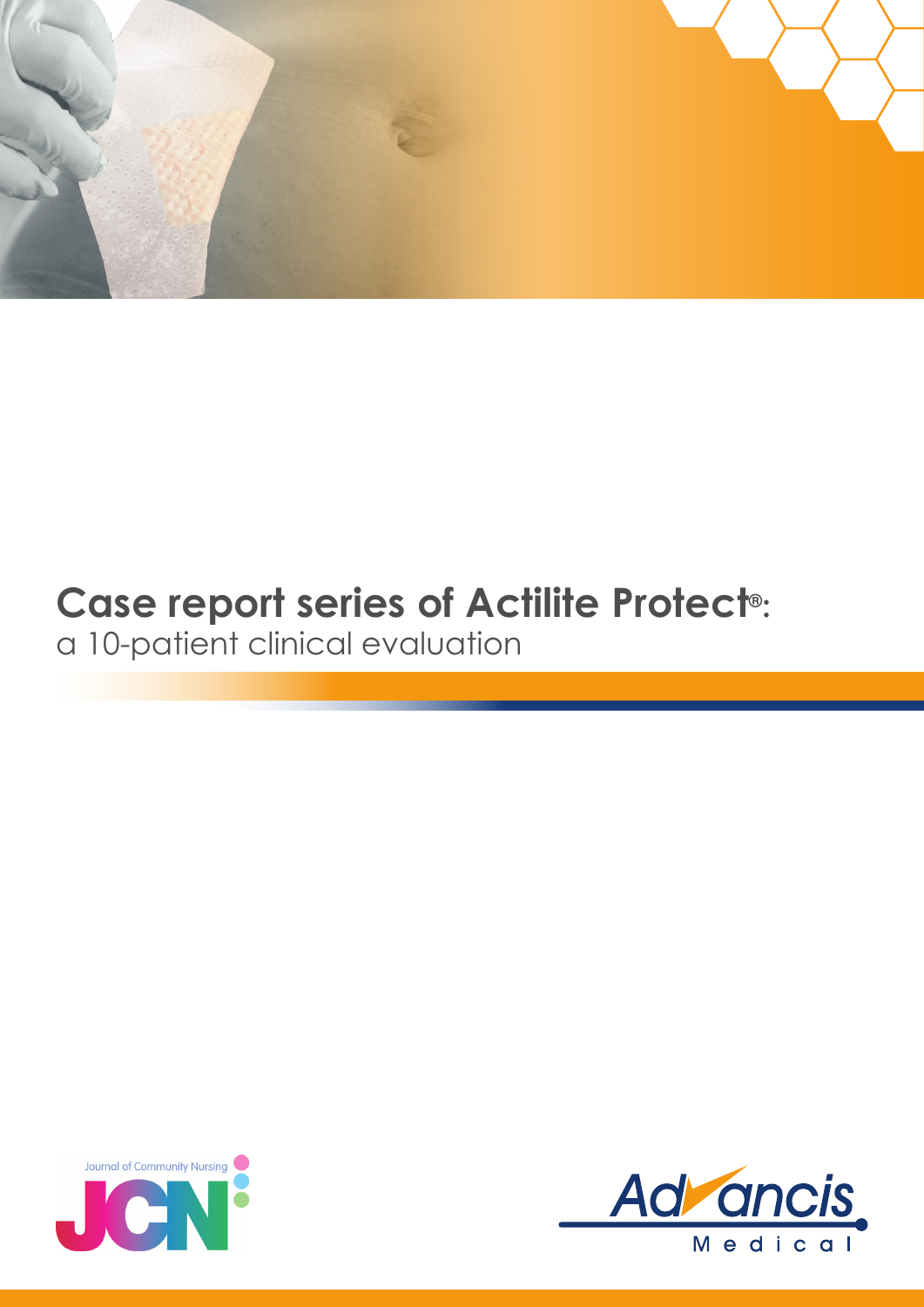# The use of Actilite Protect® as an all-round wound care solution

The specialty of wound care is one that has expanded exponentially in modern times with a plethora of theories and technologies, including wound bed preparation, the role of proteases, negative pressure wound therapy (NPWT), and an almost bewildering array of dressing formulations, from antimicrobials to larval-based products. However, for the clinician on the ground who may not have time to apprise themselves of all the theory — or indeed afford all of the new technologies — there is still a high premium placed on having a range of wound care dressings that can be used on a variety of wounds, are simple to use, patient-friendly, and — increasingly important in this day and age — cost-effective (Chandan et al, 2009).

To this end, Advancis Medical offers a series of dressing options for the clinician to choose from depending on the patient's needs, whether this be a primary non-adherent foam dressing for use under compression (Advazorb®); a soft silicone wound contact layer that protects the periwound skin (Silflex®); or a superabsorbent dressing that can be used to manage excess exudate production (Eclypse®). The aim is for the breadth of this product range to meet clinical need and improve patient outcomes.

However, an area as diverse as wound care demands constant innovation and to further meet the needs of patients, Advancis Medical has created Actilite Protect®, a dressing that combines the silicone, foam and honey technology found across the company's wound care range to create one unique dressing.

## Actilite Protect®

Faced with a growing incidence of chronic and acute wounds, clinicians need practical solutions as well as theories. Fortunately, among the advances borne out of our greater understanding of wounds are new dressing technologies designed to combat some of the conditions that lead to poor healing, as well as the symptoms that cause such distress for patients. Actilite Protect® (Advancis Medical) is one such dressing. Comprising a hydrophilic foam dressing with a soft silicone wound contact layer and border, it also contains medical grade Manuka honey and a Manuka oil dissolvable film.

Upon contact with exudate, the film forms a 'gel-like' substance absorbing exudate while maintaining the moist wound healing environment crucial to wound healing. Simultaneously, the honey/oil contained within the dressing directly penetrates the wound, working to combat the action of harmful bacteria. Actilite Protect is designed for use on the full range of wounds, including chronic leg ulcers, pressure ulcers, diabetic ulcers and infected wounds, as well as acute skin tears and post-surgical wounds.

## Honey

Medical grade honey (a specifically manufactured product that is sterilised to remove impurities or potential bacteria) has been shown to have many applications in wound care, particularly when used as part of a dressing's composition. Honey has a gentle debriding effect on a wound, creating a moist wound environment that facilitates autolysis by drawing fluid from the wound through powerful osmotic action, while simultaneously rehydrating devitalised tissue (Gethin and Cowman, 2008; Evans and Mahoney, 2013). Honey's broad spectrum of action against bacteria has been widely reported (Molan, 2005), and it also acts against the over-inflammation that can impede healing, while simultaneously promoting angiogenesis (Bainbridge, 2013). Being the first company in the UK to introduce medical grade Manuka honey into wound care dressings, Advancis Medical have developed a wealth of expertise and knowledge in producing innovative honey-based products.

## WOUND TYPES

#### Acute wounds

Acute wounds present a particular management problem as prompt action is needed and a poor choice of dressing at the outset of a wound care treatment pathway can have serious ramifications further along (Nicks et al, 2010). One of the most common forms of acute wounds are skin tears, which are caused by friction, shear or blunt trauma causing the skin's composite layers to separate (All Wales Tissue Viability Nurses' Forum, 2011; Stephen-Haynes and Greenwood, 2014). A skin tear can be partial- or full-thickness, and the priority of treatment is repositioning the skin flap and application of an appropriate dressing, which will help to reduce immediate infection risk, close the wound and protect the periwound skin.